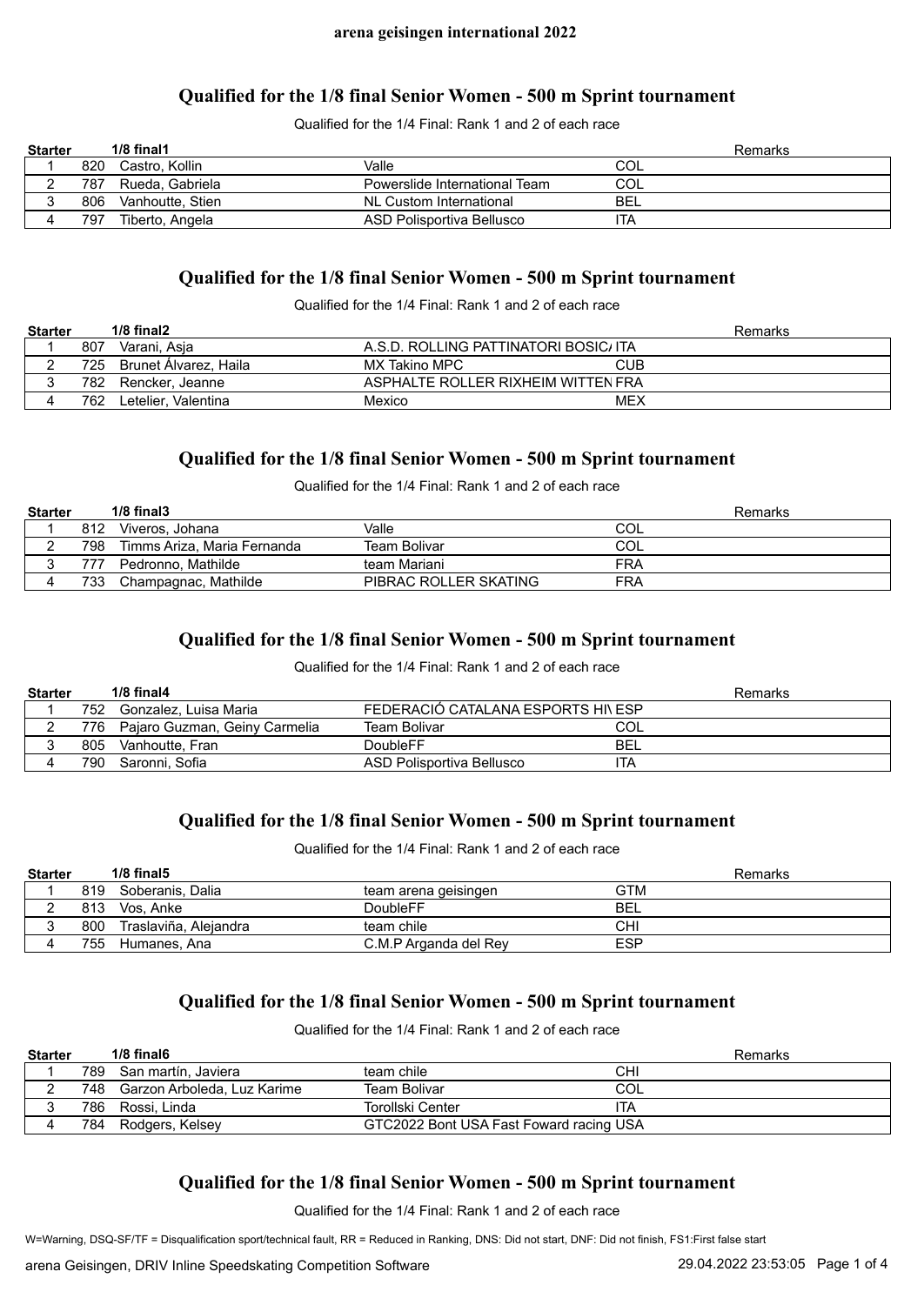| <b>Starter</b> |      | 1/8 final7         |                                   | Remarks |
|----------------|------|--------------------|-----------------------------------|---------|
|                | 792  | Schimek. Laethisia | Powerslide/Matter racing          | GER     |
|                | 808  | Vargas, Gabriela   | NL Custom International           | ECU     |
|                | 747. | Gardi. Dominika    | team arena geisingen              | HUN     |
|                | 802  | Valanzano, Giorgia | SSDS MENS SANA IN CORPORE SAN ITA |         |

# **Qualified for the 1/8 final Senior Women - 500 m Sprint tournament**

Qualified for the 1/4 Final: Rank 1 and 2 of each race

| <b>Starter</b> |     | $1/8$ final $8$              |                       | Remarks    |
|----------------|-----|------------------------------|-----------------------|------------|
|                | 795 | Stoddard, Corinne            | Team Arena Geisingen  | USA        |
|                | 745 | Gaiser. Larissa              | team arena geisingen  | <b>GER</b> |
|                | 783 | Rios Vergara, Raquel Cecilia | team arena geisingen  | COL        |
|                | 757 | Imhof, Leonie                | Blau-Gelb Gross-Gerau | GER        |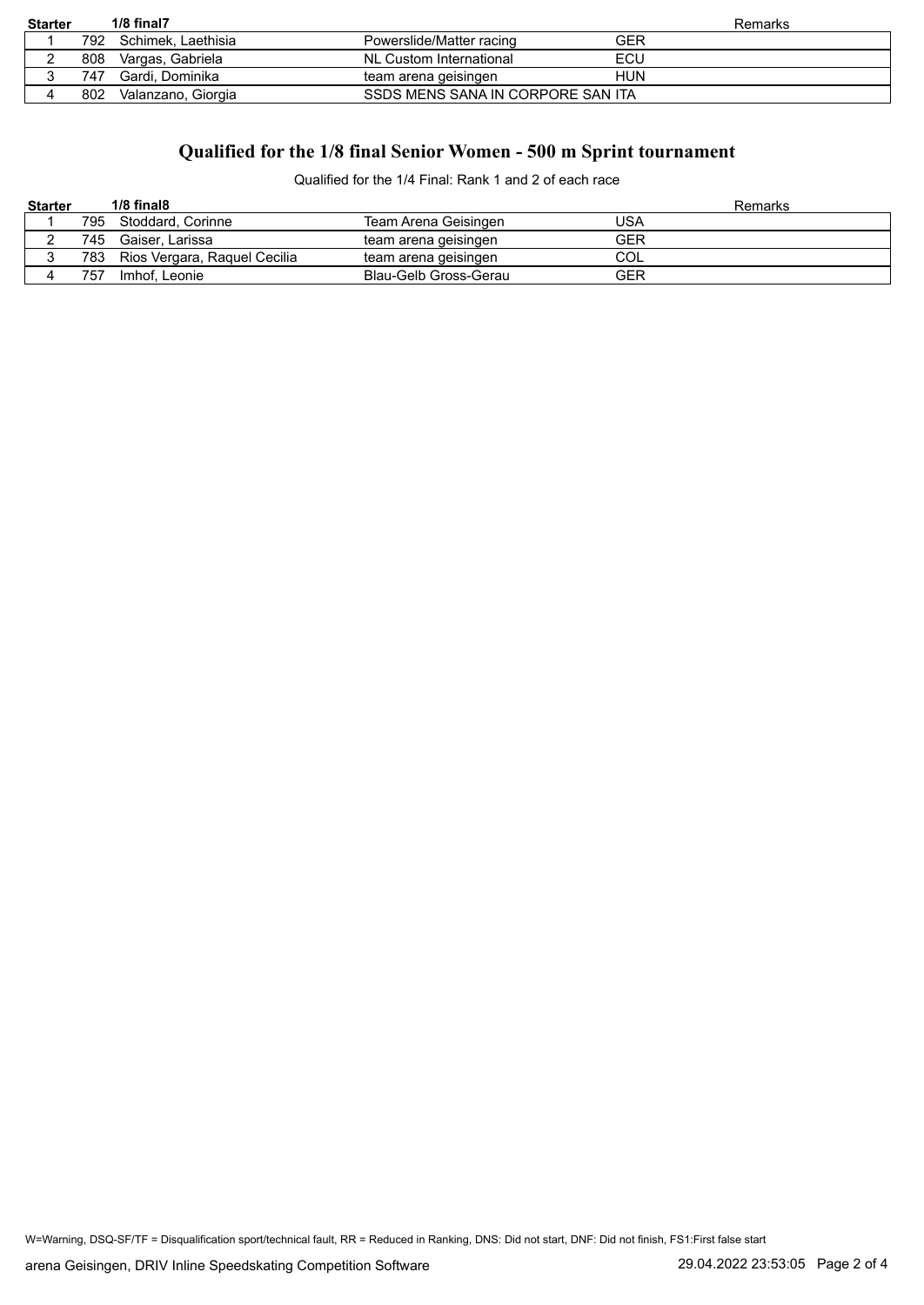#### **Results qualification Senior Women - 500 m Sprint tournament**

Qualified for the 1/8 Final: 32 best time

| <b>Results</b> | <b>Qualification1</b>                          |                                 |            |                         | Rank | Points/Time Remarks |            |
|----------------|------------------------------------------------|---------------------------------|------------|-------------------------|------|---------------------|------------|
|                | 798 Timms Ariza, Maria Fernanda                | <b>Team Bolivar</b>             | COL        | 1                       |      | 44,748              |            |
|                | 747 Gardi, Dominika                            | team arena geisingen            | <b>HUN</b> | 2                       |      | 45,132              |            |
|                | 756 Hunyadi, Anna                              | Tornado Team                    | <b>HUN</b> | 3                       |      | 46,066              |            |
|                | 734 Chaparro, Mariana                          | Equipo bogota                   | COL        | 4                       |      | 46,556              |            |
|                | 737 Del Rio, Abril                             | C.M.P Arganda del Rey           | <b>ESP</b> | $\overline{5}$          |      | 47,176              |            |
| <b>Results</b> | <b>Qualification2</b>                          |                                 |            |                         | Rank | Points/Time Remarks |            |
|                | 805 Vanhoutte, Fran                            | DoubleFF                        | <b>BEL</b> | 1                       |      | 44,992              |            |
|                | 802 Valanzano, Giorgia                         | SSDS MENS SANA IN CORI ITA      |            | $\overline{2}$          |      | 45,363              |            |
|                | 736 De Palma, Lucrezia                         | S.S.D.S Mens Sana in Corpc ITA  |            | 3                       |      | 46,742              |            |
|                | 778 Perlini, Chiara                            | Pattinatori Bononia ASD APS ITA |            | 4                       |      | 47,029              |            |
|                | 764 Lokvencová, Andrea                         | <b>KSBM Praha</b>               | <b>CZE</b> | 5                       |      | 47,297              |            |
| <b>Results</b> | Qualification3                                 |                                 |            |                         | Rank | Points/Time Remarks |            |
|                | 795 Stoddard, Corinne                          | Team Arena Geisingen            | <b>USA</b> | 1                       |      | 44,640              |            |
|                | 790 Saronni, Sofia                             | ASD Polisportiva Bellusco       | <b>ITA</b> | $\overline{c}$          |      | 45,523              |            |
|                | 754 Huls, Fleur                                | <b>KNSB Talent Team Noord</b>   | <b>NED</b> | 3                       |      | 46,118              |            |
|                | 735 Corsini, Giorgia                           | a.s.d. olimpiade pattinatori si | <b>ITA</b> | 4                       |      | 47,537              |            |
|                | 760 Korvasova, Lucie                           | <b>IN-LINE VESELÍ</b>           | <b>CZE</b> | 5                       |      | 47,558              |            |
| <b>Results</b> | Qualification4                                 |                                 |            |                         | Rank | Points/Time Remarks |            |
|                | 777 Pedronno, Mathilde                         | team Mariani                    | <b>FRA</b> | 1                       |      | 44,942              |            |
|                | 786 Rossi, Linda                               | <b>Torollski Center</b>         | <b>ITA</b> | $\overline{c}$          |      | 45,069              |            |
|                | 733 Champagnac, Mathilde                       | PIBRAC ROLLER SKATING           | <b>FRA</b> | 3                       |      | 45,523              |            |
|                | 815 Widua, Chiara                              | Aufbau Team - RSV Blau-We GER   |            | 4                       |      |                     | <b>DNF</b> |
|                | 793 Schübl, Hanna                              | Aufbau Team - RSV Blau-We GER   |            |                         |      |                     | <b>DNS</b> |
|                | 766 Luciani, Veronica                          | ROLLERBLADE WORLD TE ITA        |            |                         |      |                     | <b>DNS</b> |
| <b>Results</b> | Qualification5                                 |                                 |            |                         | Rank | Points/Time Remarks |            |
|                | 812 Viveros, Johana                            | Valle                           | COL        | 1                       |      | 44,429              |            |
|                | 752 Gonzalez, Luisa Maria                      | FEDERACIÓ CATALANA ES ESP       |            | $\overline{c}$          |      | 44,430              |            |
|                | 762 Letelier, Valentina                        | Mexico                          | <b>MEX</b> | 3                       |      | 45,668              |            |
|                | 772 Noordergraaf, Nikki                        | <b>KTT Zuidwest Inline</b>      | <b>NED</b> | 4                       |      | 46,339 FS1          |            |
|                | 780 Petuschnigg, Anna                          | Hypo Lattella World Team        | <b>AUT</b> | 5                       |      | 46,478              |            |
|                | 730 Carreño, Ainoa                             | FEDERACIÓ CATALANA ES ESP       |            |                         |      |                     | <b>DNS</b> |
| <b>Results</b> | Qualification6                                 |                                 |            |                         | Rank | Points/Time Remarks |            |
|                | 782 Rencker, Jeanne                            | ASPHALTE ROLLER RIXHE FRA       |            | 1                       |      | 44,830              |            |
|                | 775 Paganello, Alessia                         | ASD Polisportiva Bellusco       | ITA        | $\boldsymbol{2}$        |      | 45,930              |            |
|                | 763 Lissandron, Gaia                           | ASD PATTINATORI SPINEA ITA      |            | 3                       |      | 46,620              |            |
|                | 769 Mendoza Alvarez, Valentina                 | <b>CMP ARGANDA</b>              | <b>ESP</b> | 4                       |      | 46,771              |            |
|                | 740 Duque, Kayla                               | GTC2022 Team Florida / Evc USA  |            | 5                       |      | 46,797              |            |
|                | 739 Dul, Elisa                                 | Team Habovo                     | <b>NED</b> |                         |      |                     | <b>DNS</b> |
| <b>Results</b> | <b>Qualification7</b>                          |                                 |            |                         | Rank | Points/Time Remarks |            |
|                | 776 Pajaro Guzman, Geiny Carmelia Team Bolivar |                                 | COL        | 1                       |      | 44,743              |            |
|                | 806 Vanhoutte, Stien                           | <b>NL Custom International</b>  | <b>BEL</b> | $\overline{c}$          |      | 44,792              |            |
|                | 817 Woolaway, Luisa Sophie                     | team arena geisingen            | ITA        | 3                       |      | 46,437              |            |
|                | 751 Gomez, Sheila                              | C.M.P Arganda del Rey           | <b>ESP</b> | 4                       |      | 47,626              |            |
|                | 801 Ulloa, Nicolle Denisse                     | <b>RPA</b>                      | <b>CHI</b> |                         |      |                     | <b>DNS</b> |
|                | 738 Di Natale, Federica                        | CPGA L'AQUILA ITALIA            | <b>ITA</b> |                         |      |                     | <b>DNS</b> |
| <b>Results</b> | Qualification8                                 |                                 |            |                         | Rank | Points/Time Remarks |            |
|                | 787 Rueda, Gabriela                            | Powerslide International Tear   | COL        | 1                       |      | 44,785              |            |
|                | 800 Traslaviña, Alejandra                      | team chile                      | <b>CHI</b> | $\overline{\mathbf{c}}$ |      | 45,030              |            |
|                | 726 Buccolini, Valentina                       | A.P.D. JUVENILIA                | <b>ITA</b> | 3                       |      | 45,992              |            |
|                | 723 Bohumska, Jana                             | <b>KSBM Praha</b>               | <b>CZE</b> | 4                       |      | 46,691              |            |
|                | 743 Ferretti, Martina                          | LunA Sports Academy a.s.d.      | <b>ITA</b> | 5                       |      | 46,734              |            |
|                | 809 Vargas Espinoza, Javiera                   | team chile                      | CHI        |                         |      |                     | <b>DNS</b> |
| <b>Results</b> | Qualification9                                 |                                 |            |                         | Rank | Points/Time Remarks |            |
|                | 808 Vargas, Gabriela                           | NL Custom International         | ECU        | 1                       |      | 44,660              |            |
|                | 755 Humanes, Ana                               | C.M.P Arganda del Rey           | <b>ESP</b> | $\overline{\mathbf{c}}$ |      | 45,468              |            |
|                | 749 Gatti, Melissa                             | ASD BRIANZAINLINE               | ITA        | $\overline{3}$          |      | 45,877              |            |